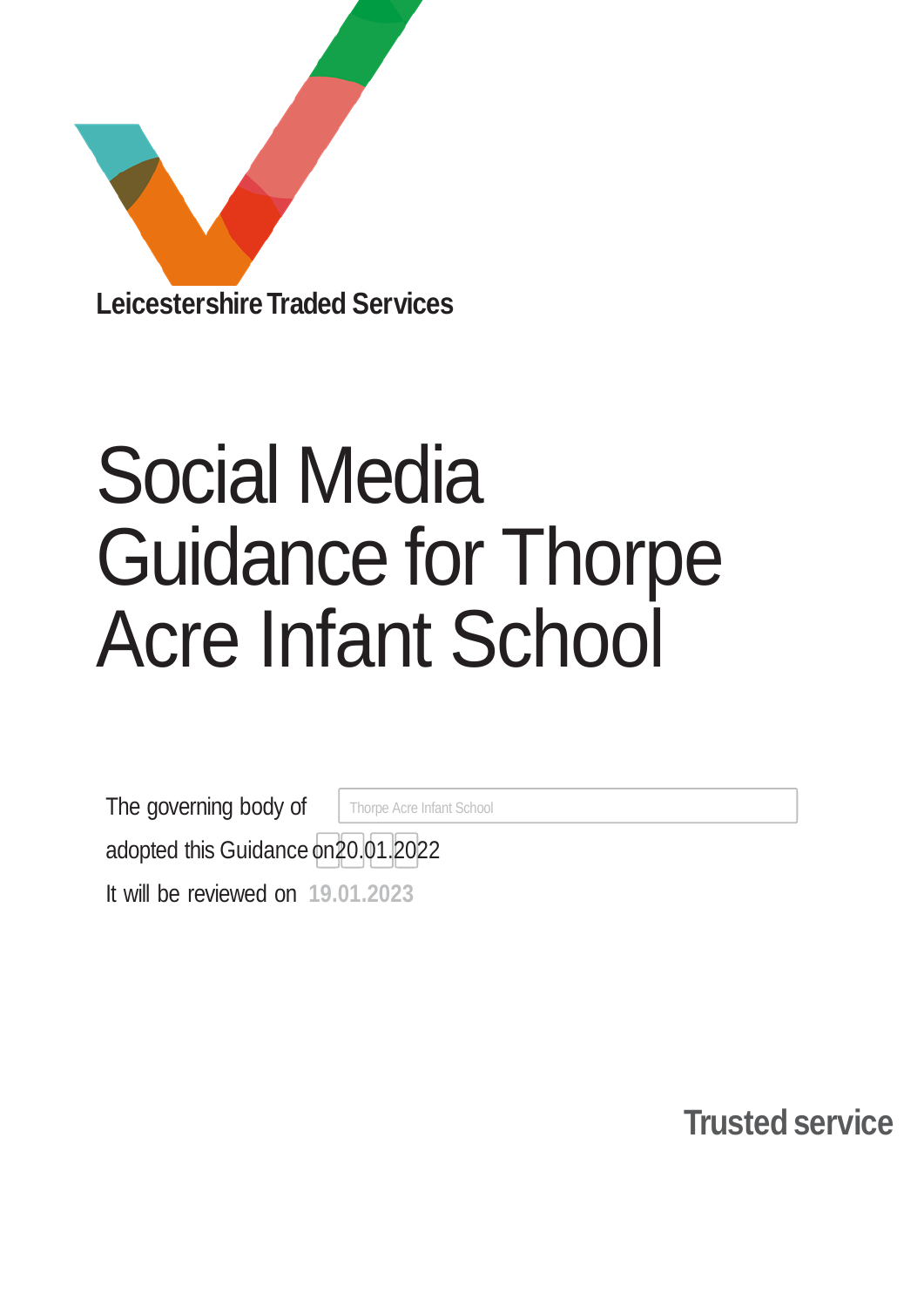This guidance applies to all staff, including Head Teachers / Principals, Teachers and all Support Staff regardless of whether they are permanent, fixed term, casual or agency or volunteers. It provides guidance on what measures are to be taken to ensure the safe use of social media and defines what is considered to be inappropriate conduct when using social media/internet sites for both professional and personal purposes.

Breaches of this guidance may be dealt with via the school's disciplinary policy or where it is appropriate will be referred to the police.

For the purposes of this guidance Head teachers/Principals will be referred to as Head teacher and School/Academy will be referred to as school.

#### **Documents to support this Guidance:**

In addition, this Guidance should also be read in conjunction with the school's handbook; code of conduct and e-safety guidance.

In addition, schools should also take account of any current and relevant legislation.



The primary purpose of this guidance is to clarify how all employees should conduct themselves when using all forms of social media whether this is done through the school's media or personal media, in work time or in an individual's own time. The aim being to minimise the risk employees may place themselves and pupils in when they choose to write about their work or matters relating to the school and/or their personal lives.

This in turn will minimise situations where safeguarding concerns could arise, employees' integrity or professional standing could be undermined, professional relationships with colleagues and pupils are compromised or the school and/or the Local Authority brought into disrepute.

Additionally, adhering to the Guidance reduces the risk of employees inadvertently contravening sections of the Data Protection Act or falling foul of any breaches of confidentiality, privacy, libel, defamation, harassment and copyright laws.

Whilst this Guidance is not intended to prevent employees from using social media sites, it does aim to make employees aware of the risks they could face whilst doing so and highlight what is deemed to be unacceptable when sharing information about their professional and/or personal life. Employees should be encouraged to report any concerns that they have regarding content placed by employees on social media sites to the Head teacher.

When an employee(s) wishes to create a work-related social media site they must discuss this with and obtain the relevant approval from the Head teacher. Creators of these groups are responsible for monitoring the content of the site and ensuring that it is appropriate and not in breach of any of the terms in this Guidance.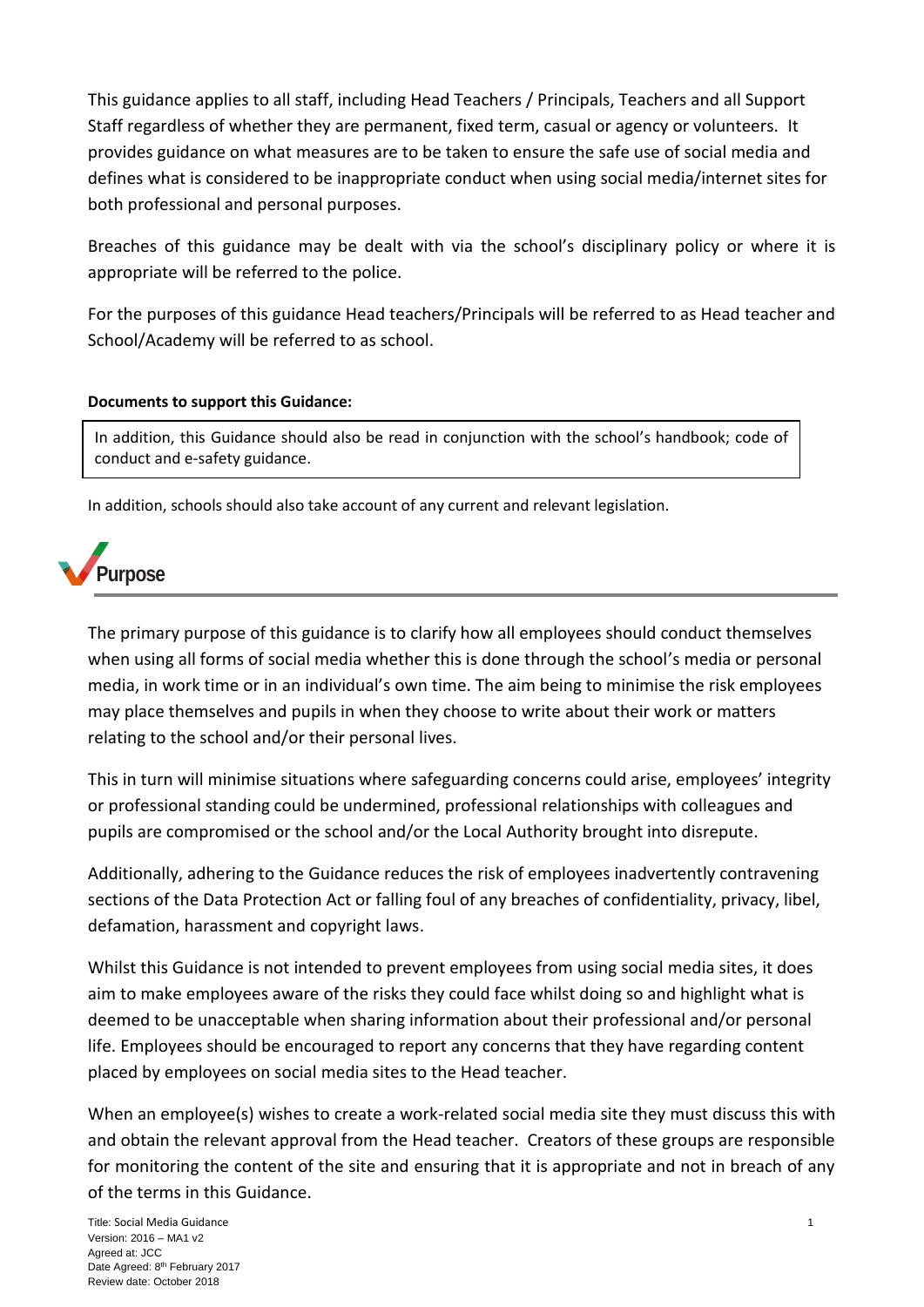#### **Application of the Guidance**

The Social Media Guidance will be managed by either the Head Teacher or another manager. If the matters are regarding the Head teacher, then the Chair of Governors will be responsible for overseeing this Guidance.

### **What is Social Media?**

For the purposes of this Guidance, the term social media is used to describe a type of interactive website or online tool that allows parties to communicate or interact with each other in some way by sharing information, opinions, knowledge and interests and to share data in a public forum or to participate in social networking, resulting in a number of different activities.

Social Media activities include, but are not limited to:

- Maintaining a profile page on social / business networking sites such as Facebook, Twitter, WhatsApp or LinkedIn
- Writing or commenting on a blog, whether it is your own or the blog of another person / informational site.
- Taking part in discussions on web forums or message boards such as YouTube.
- Leaving product or service reviews on business websites or customer review websites.
- Taking part in online polls.
- Uploading multimedia on networking sites such as You Tube, Instagram, WhatsApp Twitter and Tumblr.
- Liking, re-tweeting and commenting on posts of your own, another person or other social media account.

Many other forms of social media also exist which are not listed in this Guidance. Employees need to be aware that this area is constantly changing and they are reminded of their continued responsibility to keep up to date with developments and review their privacy settings on a regular basis when using social media sites.

## **The Use of Social Media**

The school recognises that employees will use social media in a personal capacity. However, it is important that employees understand that they are personally responsible for all comments, images or information that they post on line. Therefore, all employees must ensure that when posting any information, images or making comments, they do **not**: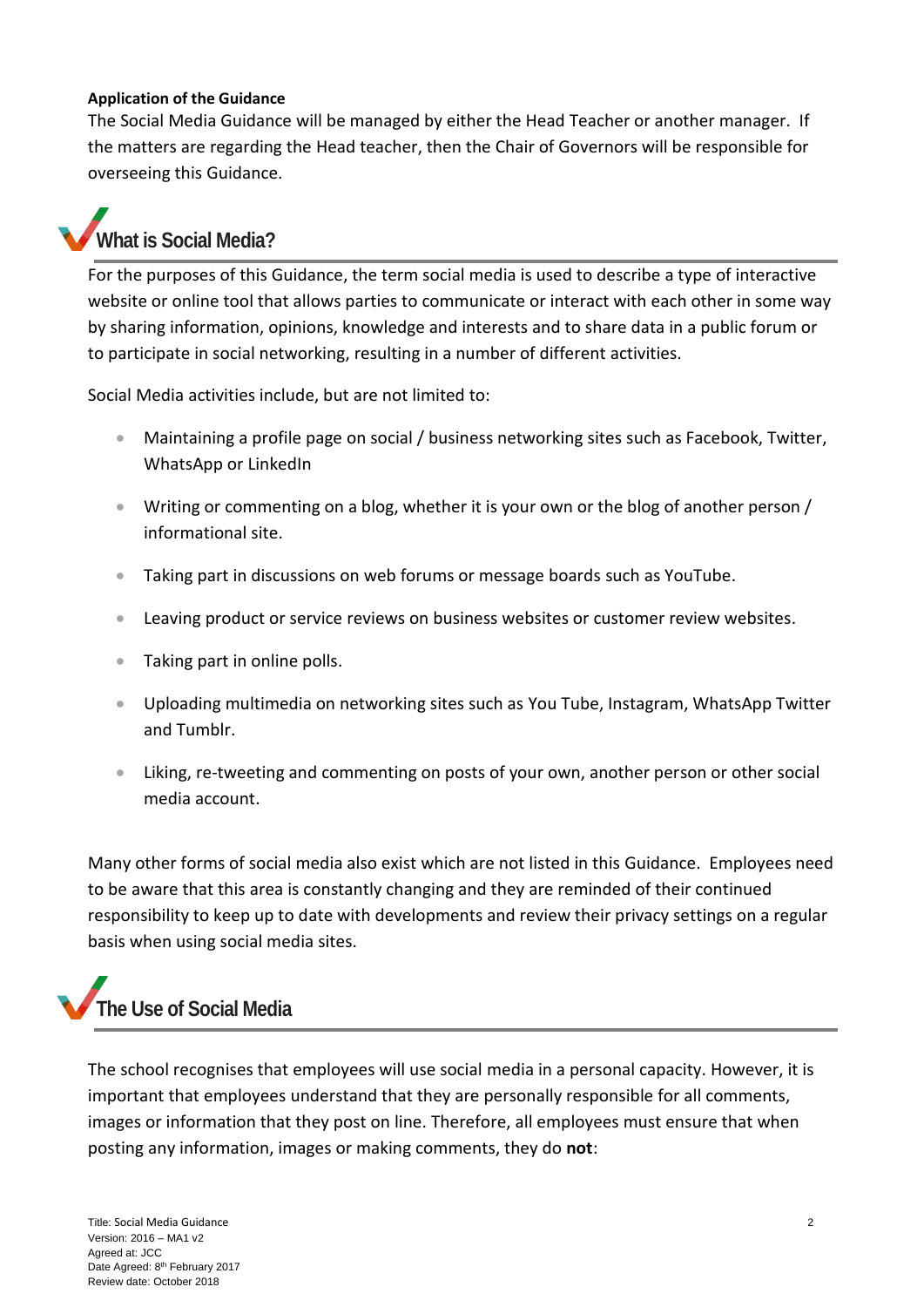- **Bring the School into disrepute**. E.g. by making derogatory or defamatory comments, either directly or indirectly, about the school, colleagues, individuals, pupils or parents etc. that could negatively impact on the school's reputation or cause embarrassment. This includes posting images or links to inappropriate content or using inappropriate language.
- **Breach confidentiality**. E.g. revealing confidential information owned by the school relating to its activities, finances, employees or pupils.
- **Undertake any behaviour which may be considered discriminatory, or as bullying and/or harassment of any individual**. E.g. making offensive or derogatory comments (either directly or indirectly) relating to sex, gender, race, disability, sexual orientation, religion, belief or age; using social media to bully ("Cyberbullying") another individual; or posting images that are discriminatory or offensive or linking to such content.

As with all personal internet use, employees using social media sites must also observe the specific requirements of the documents named at the beginning of this policy.

# **Employee Responsibilities**

Employees are personally responsible for the content that they publish on social media sites, including "Likes" (on Facebook)/ "re-tweets" (on Twitter), Snapchat, Instagram, LinkedIn, Yammer, WhatsApp etc. Employees should assume that everything that is written is permanent and can be viewed by anyone at any time. It is fair and reasonable to take disciplinary action against employees for inappropriate use of social media, including use of social media conducted outside of working hours.

Employees must observe and note the following listed guidance (which is not exhaustive).

- Employees should assume that everything can be traced back to them personally as well as to their colleagues, the school, pupils and parents.
- To avoid any conflict of interest, employees must ensure that personal social networking sites are set to private and pupils are never listed as approved contacts. An exception to this may be if the child is the employee's own child, relative, or family friend.
- Information must not be posted that would disclose the identity of pupils or could in any way be linked to a pupil(s). This includes photographs or videos of pupils or their homes.
- Pupils must not be discussed on social media sites.
- Employees should not post information on sites including photographs and videos that could bring the School [or the Local Authority] into disrepute.
- Employees must not represent their own views/opinions as being those of the school [or the Local Authority].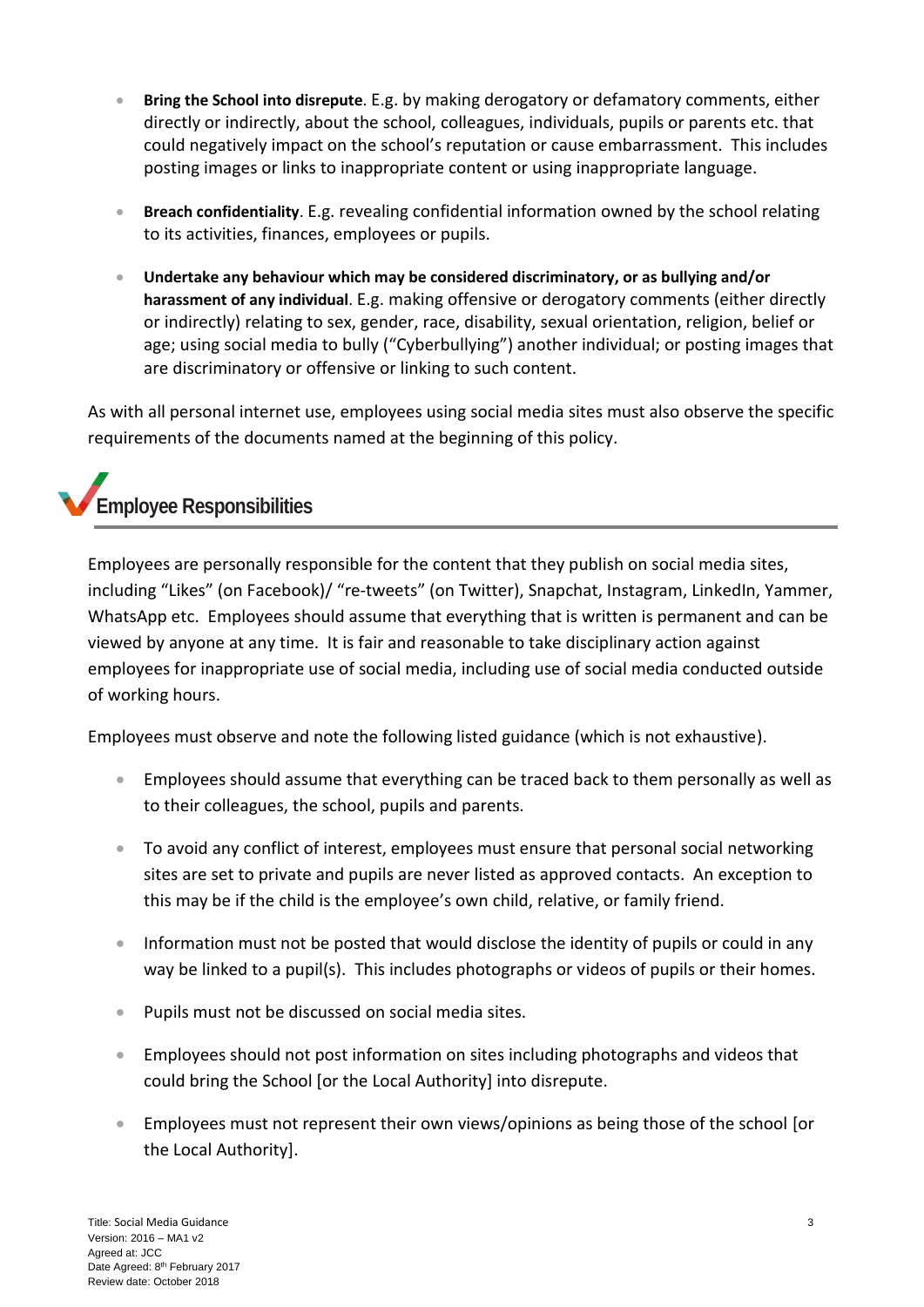- Employees must not divulge any information that is confidential to the school [the Local Authority] or a partner organisation.
- Potentially false, derogatory, offensive or defamatory remarks directly or indirectly towards the School, [the Local Authority], employees, pupils, pupils' relatives, the school [or Local Authority] suppliers and partner organisations should not be posted on social media sites.
- Employees must ensure content or links to other content does not interfere with their work commitments, or be on an inappropriate content.
- Employees must not either endorse or criticise service providers used by the school [or the Local Authority] or develop on-line relationships which create a conflict of interest.
- Employees must not upload, post, forward or post a link to any pornographic material (that is, writing, pictures, films and video clips of a sexually explicit or arousing nature).
- When posting on social media sites employees must observe the requirements of the Equality Act and the Human Rights Act and must not use any offensive, obscene, derogatory, discriminatory language which may also cause embarrassment to school the Local Authority, employees, pupils, pupils' relatives, Council suppliers and partner organisations.
- Employees must never impersonate another person.
- **Employees must not upload, forward or post a link which is likely to: create any liability for** the School (whether criminal or civil), breach copyright law or other affect intellectual property rights, or which invades the privacy of any person.

**Think before you post**. There is no such thing as a private social media site. Social networking platforms/ Chat Rooms and discussion forums etc. are in the public domain and it is not always possible to be sure what is being viewed, shared or archived, even if material is posted on a closed profile or group. There can be no reasonable expectation that posts will remain private and will not be passed on to other people, intentionally or otherwise.

# **Disciplinary Action**

Employees should be aware that the use of social media sites in a manner contrary to this guidance, including if others implicate you in a breach of any of the points listed within this document may result in disciplinary action and in serious cases may be treated as gross misconduct, which itself could lead to summary dismissal.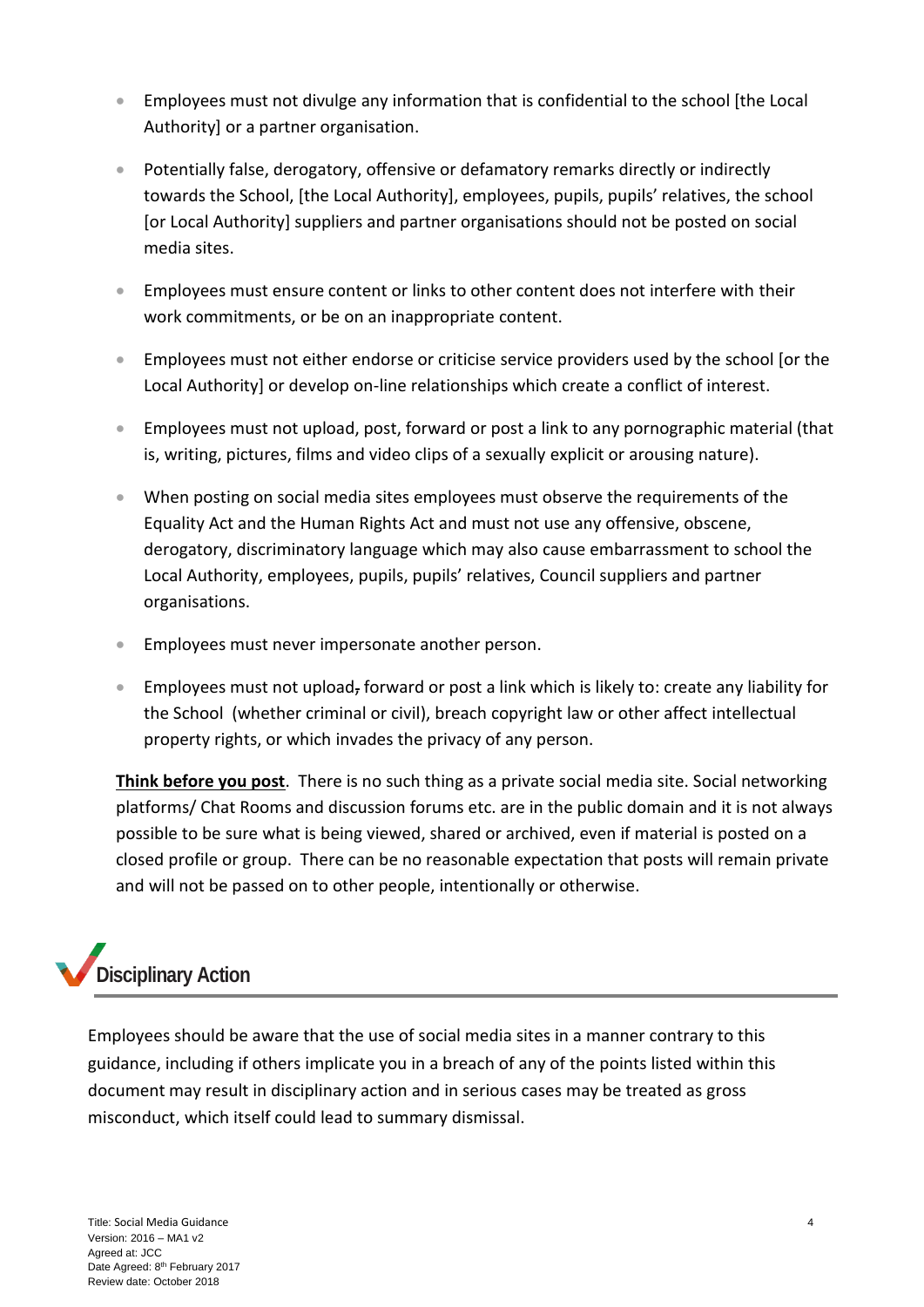In certain circumstances, such misuse may constitute a criminal offence or otherwise give rise to legal liability against employees and the school. Such cases will be referred to the police (and, where necessary the nominated safeguarding lead at the County Council) to investigate further.

Employees who become aware of any use of social media by other members of staff in breach of this guidance must report the matter to the Head teacher.

# **Social Media Security**

Employees should be mindful when placing information on social media sites that this information is visible to a large audience and could identify where they work and with whom, thereby increasing the opportunity for identify fraud, false allegations and threats. In addition, it may be possible through social media sites for children or vulnerable adults to be identified, which could have implications for their security. Employees should therefore be mindful that they:

- Do not reveal personal or private information about themselves such as date of birth, address details and bank details etc. Posting such information could increase the risk of identity theft.
- Remember that there is the scope for causing offence or unintentionally causing embarrassment, for example if pupils find photographs of their teacher which may cause embarrassment and/or damage to professional reputation and that of the School.
- Be mindful that posting images, comments or joining on line campaigns may be viewed by colleagues, parents, ex-pupils etc.
- Ensure that where you do post comments make a clear statement that any comments expressed are your own and not those of the school [or Local Authority].

Finally, consideration should be given to the information posted on social media sites and employees are advised to use appropriately the security settings on such sites in order to assist in limiting the concerns above.

### **Monitoring the Use of Social Media Websites**

Employees should be aware that any use of social media websites (whether or not accessed for work purposes) may be monitored and, where breaches of this Guidance are found, action may be taken under the Disciplinary policy. The School considers that valid reasons for checking an employee's internet usage include suspicions that the employee has:

- been using social media websites when he/she should be working; or
- acted in a way that is in breach of the rules set out in this Guidance.